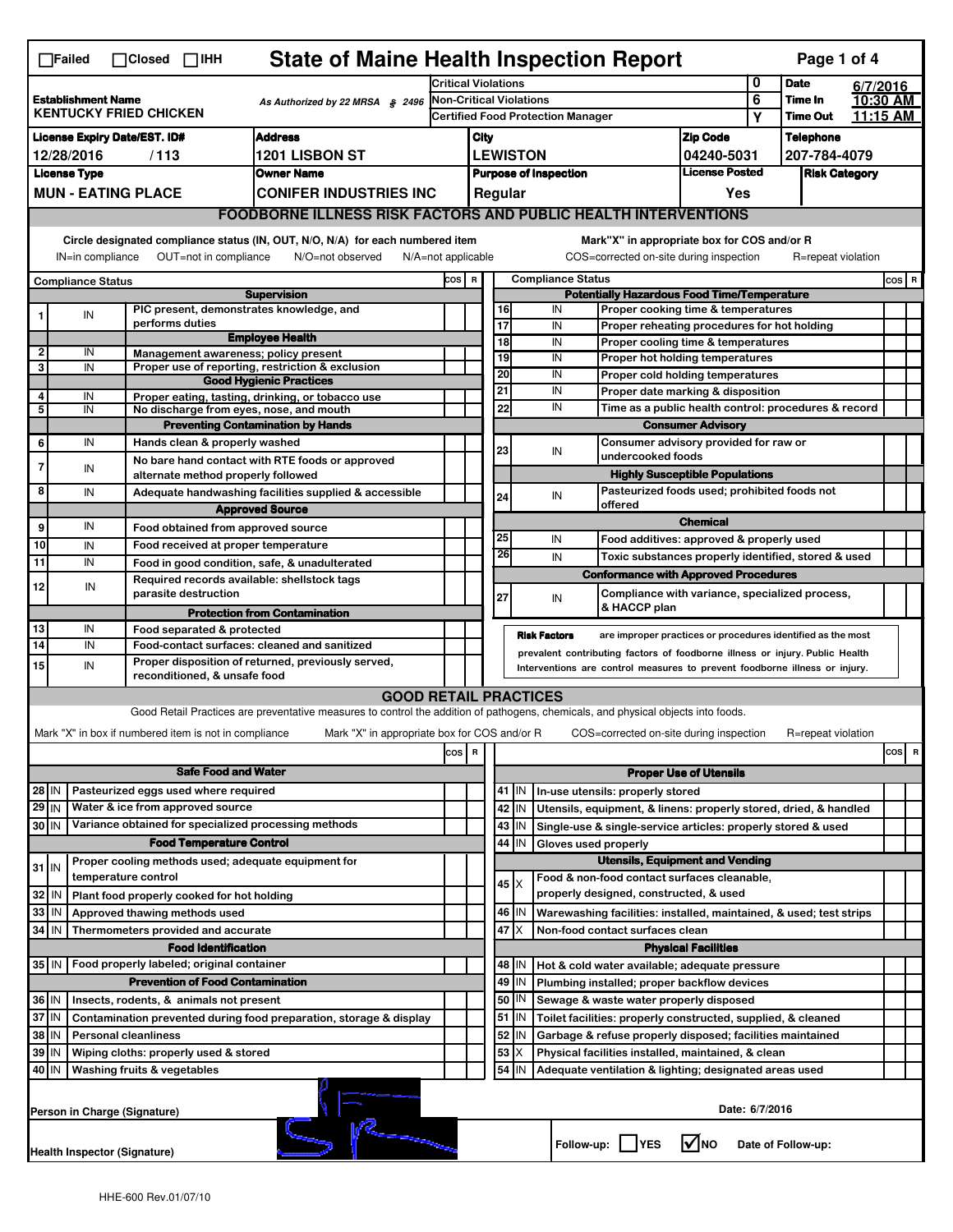|                                                    | Page 2 of 4                      |                                 |                                 |                                 |                        |                                  |  |
|----------------------------------------------------|----------------------------------|---------------------------------|---------------------------------|---------------------------------|------------------------|----------------------------------|--|
| <b>Establishment Name</b>                          |                                  |                                 |                                 | As Authorized by 22 MRSA § 2496 | 6/7/2016<br>Date       |                                  |  |
| <b>KENTUCKY FRIED CHICKEN</b>                      |                                  |                                 |                                 |                                 |                        |                                  |  |
| License Expiry Date/EST. ID#<br>12/28/2016<br>/113 | <b>Address</b><br>1201 LISBON ST |                                 | City / State<br><b>LEWISTON</b> | /ME                             | Zip Code<br>04240-5031 | <b>Telephone</b><br>207-784-4079 |  |
|                                                    |                                  | <b>Temperature Observations</b> |                                 |                                 |                        |                                  |  |
| Location                                           | <b>Temperature</b>               |                                 |                                 |                                 | <b>Notes</b>           |                                  |  |
| cole slaw                                          | 36                               |                                 |                                 |                                 |                        |                                  |  |
| fries                                              | 188                              | ct                              |                                 |                                 |                        |                                  |  |
| chicken strips                                     | 177                              | hh                              |                                 |                                 |                        |                                  |  |
| Mash potatoes                                      | 142                              | hh                              |                                 |                                 |                        |                                  |  |
| taco meat                                          | 145                              | hh                              |                                 |                                 |                        |                                  |  |
| hot water                                          | 110 plus                         |                                 |                                 |                                 |                        |                                  |  |

| Person in Charge (Signature)        | Date: 6/7/2016 |  |  |  |
|-------------------------------------|----------------|--|--|--|
| <b>Health Inspector (Signature)</b> |                |  |  |  |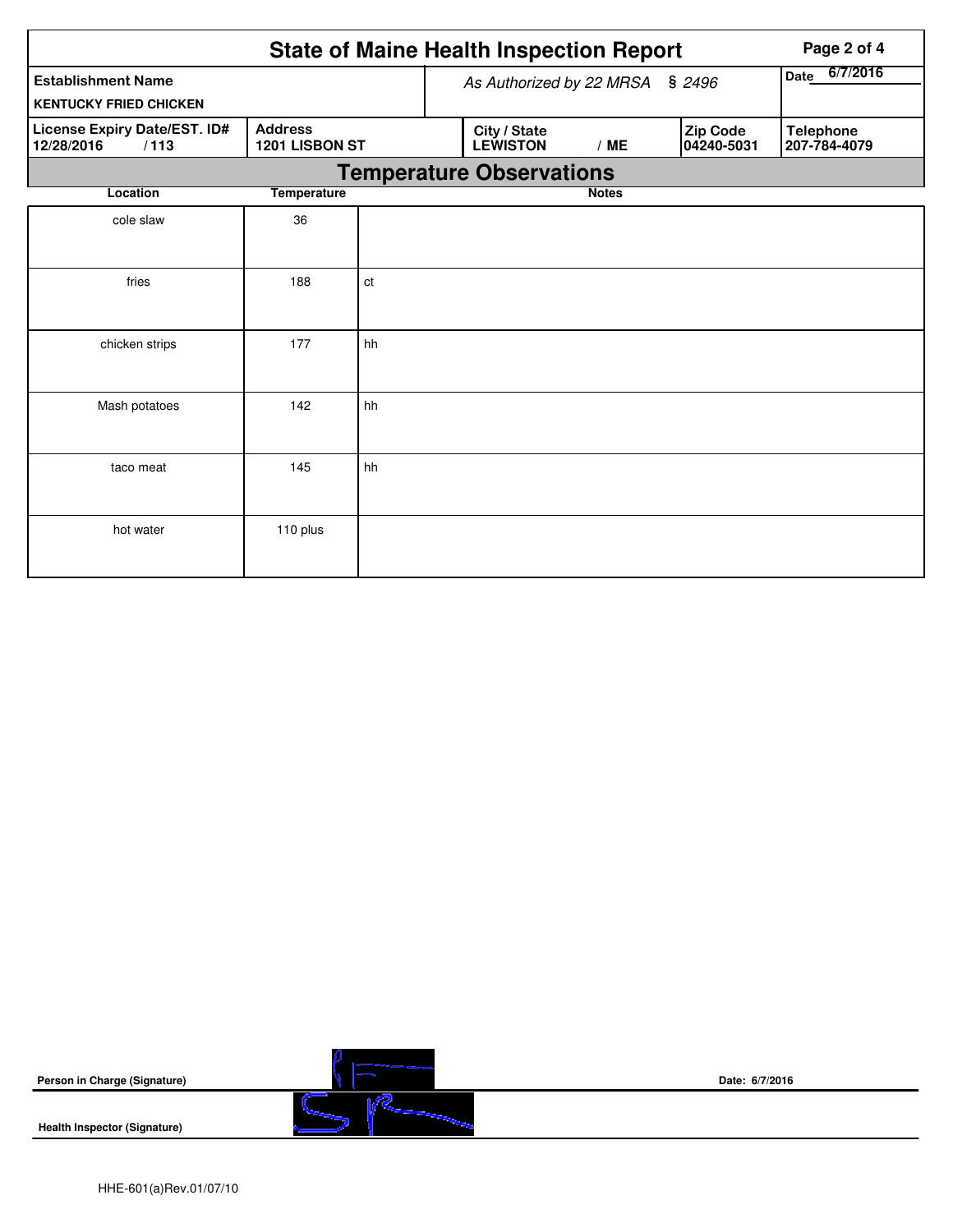| <b>State of Maine Health Inspection Report</b>                                                                                                     |                                                                                                                                                          |                                 |    |                               |                         |  |  |  |  |  |  |
|----------------------------------------------------------------------------------------------------------------------------------------------------|----------------------------------------------------------------------------------------------------------------------------------------------------------|---------------------------------|----|-------------------------------|-------------------------|--|--|--|--|--|--|
| <b>Establishment Name</b>                                                                                                                          |                                                                                                                                                          |                                 |    |                               | 6/7/2016<br><b>Date</b> |  |  |  |  |  |  |
| <b>KENTUCKY FRIED CHICKEN</b>                                                                                                                      |                                                                                                                                                          |                                 |    |                               |                         |  |  |  |  |  |  |
| License Expiry Date/EST. ID#<br>12/28/2016<br>/113                                                                                                 | <b>Address</b><br>1201 LISBON ST                                                                                                                         | City / State<br><b>LEWISTON</b> | ME | <b>Zip Code</b><br>04240-5031 |                         |  |  |  |  |  |  |
| <b>Observations and Corrective Actions</b>                                                                                                         |                                                                                                                                                          |                                 |    |                               |                         |  |  |  |  |  |  |
| Violations cited in this report must be corrected within the time frames below, or as stated in sections<br>8-405.11 and 8-406.11 of the Food Code |                                                                                                                                                          |                                 |    |                               |                         |  |  |  |  |  |  |
| 45: 4-202.16: N: Non-food contact surfaces are improperly designed and constructed.                                                                |                                                                                                                                                          |                                 |    |                               |                         |  |  |  |  |  |  |
| INSPECTOR NOTES: repair edges of door frames on walk-i n cooler and freezer exterior and interior                                                  |                                                                                                                                                          |                                 |    |                               |                         |  |  |  |  |  |  |
| 45: 4-204.12: N: Equipment openings, closures and deflectors are improperly designed and constructed.                                              |                                                                                                                                                          |                                 |    |                               |                         |  |  |  |  |  |  |
| INSPECTOR NOTES: replace all split door seals                                                                                                      |                                                                                                                                                          |                                 |    |                               |                         |  |  |  |  |  |  |
|                                                                                                                                                    |                                                                                                                                                          |                                 |    |                               |                         |  |  |  |  |  |  |
| 47: 4-602.13: N: Non-food contact surfaces are not cleaned at a frequency necessary to preclude accumulation of soil residues.                     |                                                                                                                                                          |                                 |    |                               |                         |  |  |  |  |  |  |
| INSPECTOR NOTES: clean refrigeragtion door seals clean interior of freezers and coolers                                                            |                                                                                                                                                          |                                 |    |                               |                         |  |  |  |  |  |  |
| in areas of moisture.                                                                                                                              | 53: 6-101.11.(A): N: Indoor surfaces are not properly constructed as to be smooth, durable, and easily cleanable or constructed of nonabsorbent material |                                 |    |                               |                         |  |  |  |  |  |  |
| INSPECTOR NOTES: seal all bare wood                                                                                                                |                                                                                                                                                          |                                 |    |                               |                         |  |  |  |  |  |  |
| 53: 6-201.13.(A): N: Floor and wall junctures are not enclosed and sealed.                                                                         |                                                                                                                                                          |                                 |    |                               |                         |  |  |  |  |  |  |
| INSPECTOR NOTES: repair loose or missing cove base                                                                                                 |                                                                                                                                                          |                                 |    |                               |                         |  |  |  |  |  |  |
| 53: 6-501.12: N: The physical facilities are not clean.                                                                                            |                                                                                                                                                          |                                 |    |                               |                         |  |  |  |  |  |  |
| INSPECTOR NOTES: clean in back of all equipment                                                                                                    |                                                                                                                                                          |                                 |    |                               |                         |  |  |  |  |  |  |
|                                                                                                                                                    |                                                                                                                                                          |                                 |    |                               |                         |  |  |  |  |  |  |
|                                                                                                                                                    |                                                                                                                                                          |                                 |    |                               |                         |  |  |  |  |  |  |
|                                                                                                                                                    |                                                                                                                                                          |                                 |    |                               |                         |  |  |  |  |  |  |
|                                                                                                                                                    |                                                                                                                                                          |                                 |    |                               |                         |  |  |  |  |  |  |
|                                                                                                                                                    |                                                                                                                                                          |                                 |    |                               |                         |  |  |  |  |  |  |
|                                                                                                                                                    |                                                                                                                                                          |                                 |    |                               |                         |  |  |  |  |  |  |